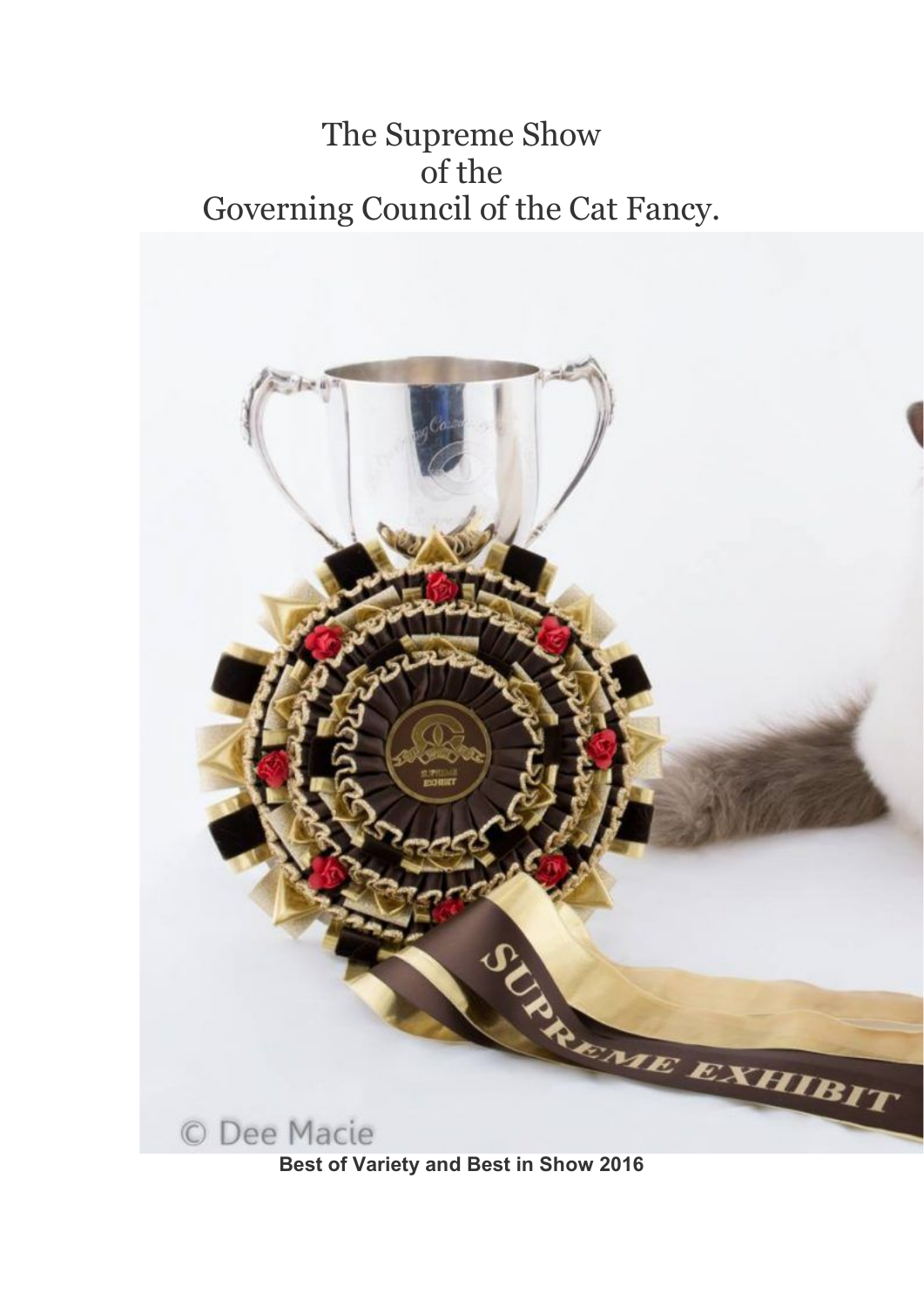## Photos by Dee Macie **Persian Adult**



BOV Persian Adult Olympian Gold Imperial Grand Champion Riascatz Final Countdown (PER d 03) Owned by Mrs D Flint and bred by Ms M Hill **Persian Kitten**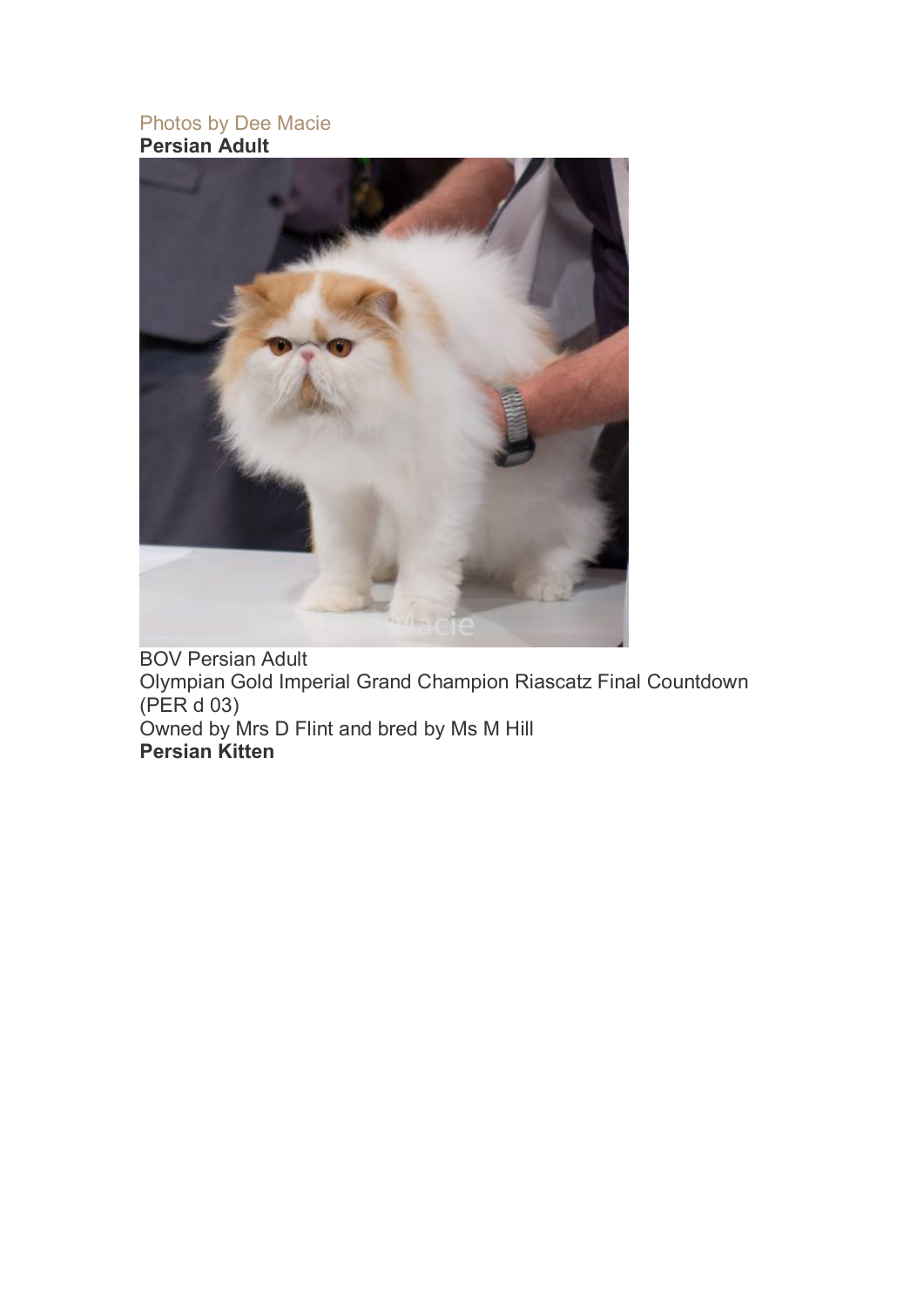

BOV Persian Kitten Jemine Miss Grace (PER f 03) Owned and bred by Mrs K Fairbanks **Persian Neuter**

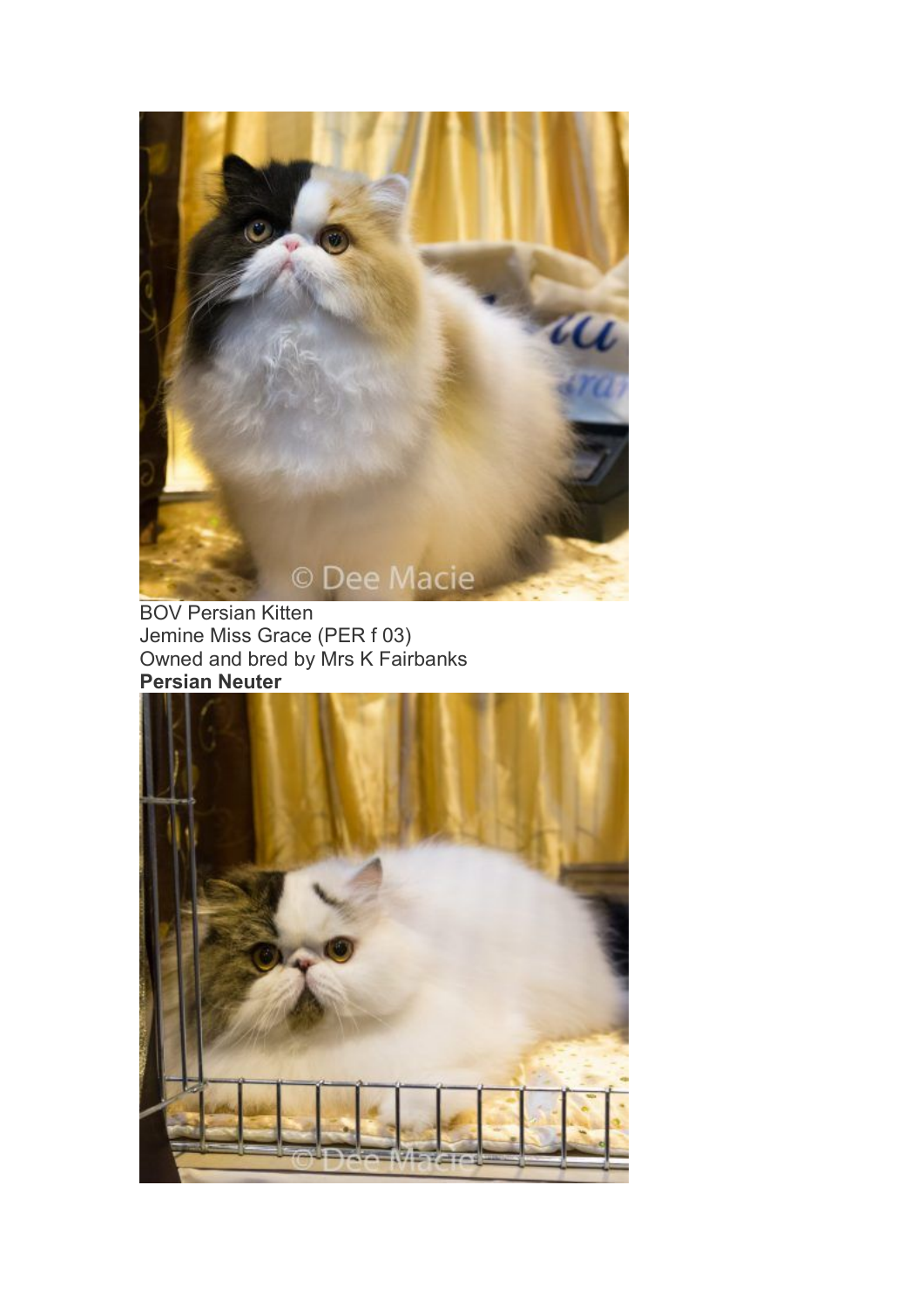BOV Persian Neuter

Imperial Grand Champion and Grand Premier Cullykhan Vivaldi (PER n 03 22)

Owned by Mrs C Tonks and bred by Mrs A Millican **Semi-longhair Adult** (awaiting photo) Imperial Grand Champion Mlyward Xanti (SBIa) Owned and bred by Mr R Mlyneck and Mr D Hayward **Semi-longhair Kitten, Supreme Kitten and Supreme Exhibit**



BOV SLH Kitten, Supreme Kitten and Supreme Exhibit Supreme Kitten Tweediemill Islay Mist (SBI a) Owned and bred by Mrs J Sharp **Semi-longhair Neuter**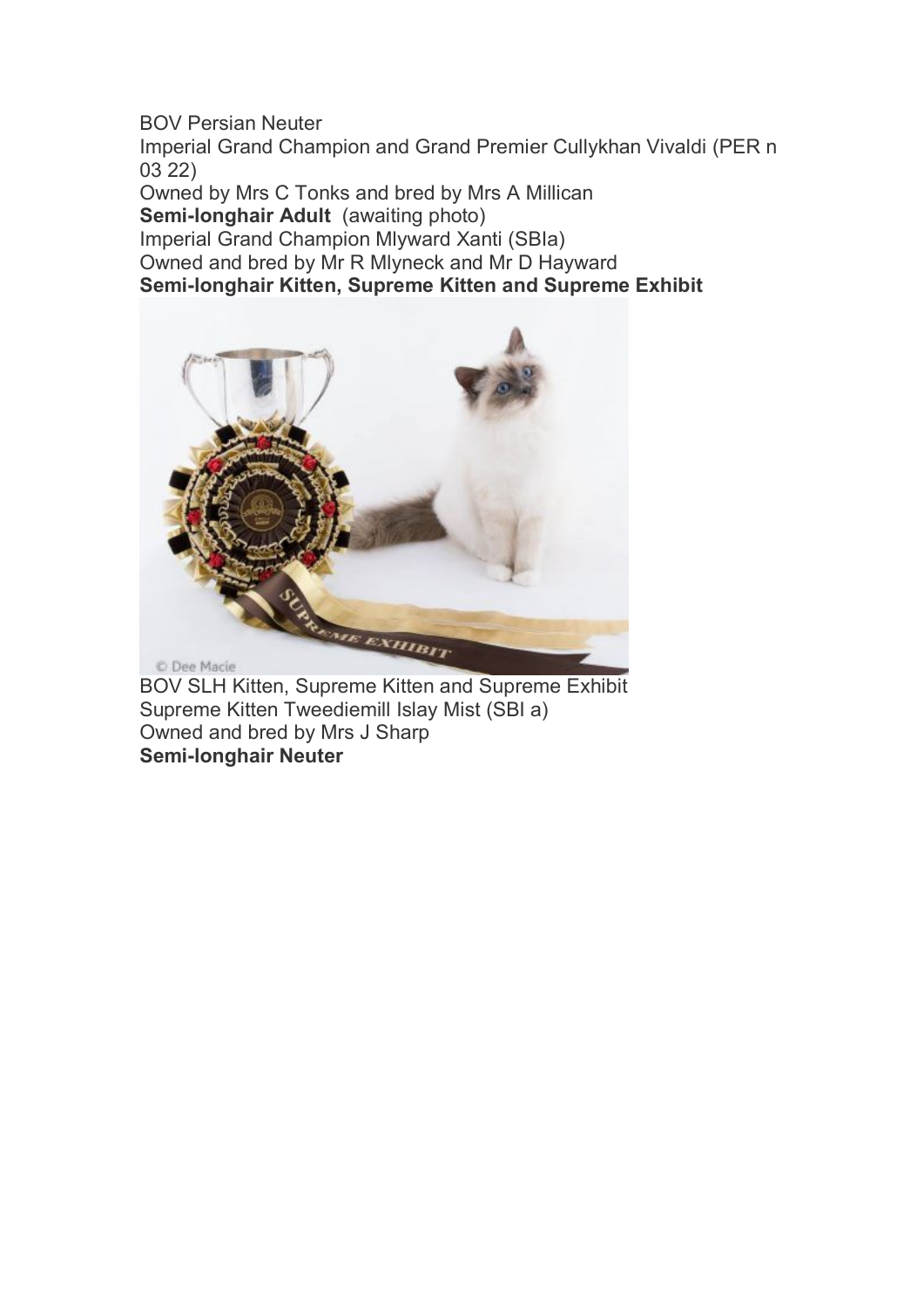

BOV SLH Neuter Imperial Grand Premier Isadoryou Polobear (MCO es 03 11) Owned by Mr S Stanton and bred by Miss T Murray **British Adult and Supreme Adult**



BOV British Adult and Supreme Adult Supreme Imperial Grand Champion Skellum Redrambo (BRI d) Owned and bred by Mrs J Townsend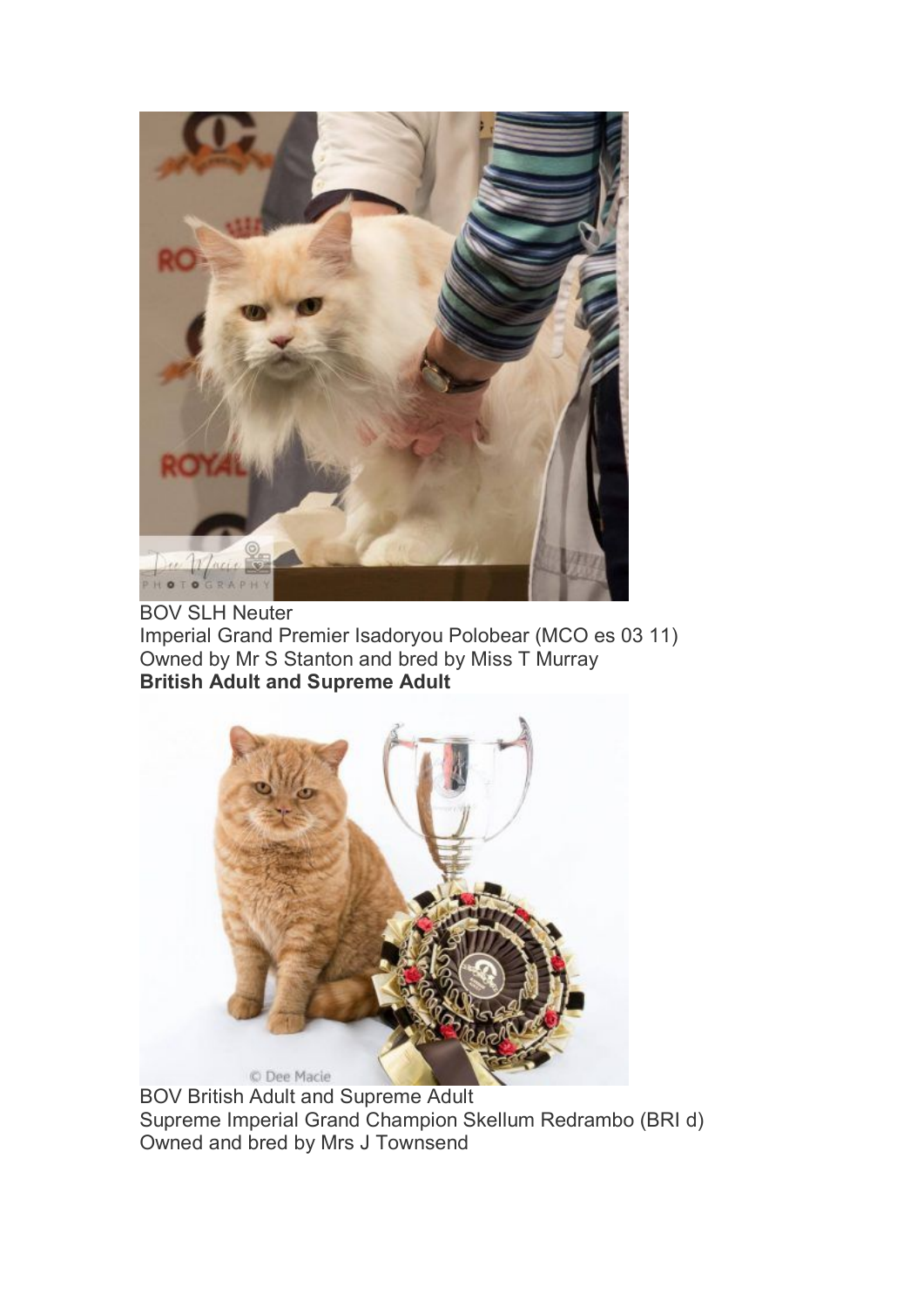**British Kitten** (awaiting photo) Abaluki Betcha by Gollywow (BRI ny 12) Owned and bred by Mrs Mell Coleman **British Neuter**



BOV British Neuter Supreme Olympian Silver Imperial Grand Premier Pinemartin Tina Sparkle (BRI j) Owned by Mrs P Hopgood and bred by Mr and Mrs Parry **Foreign Adult**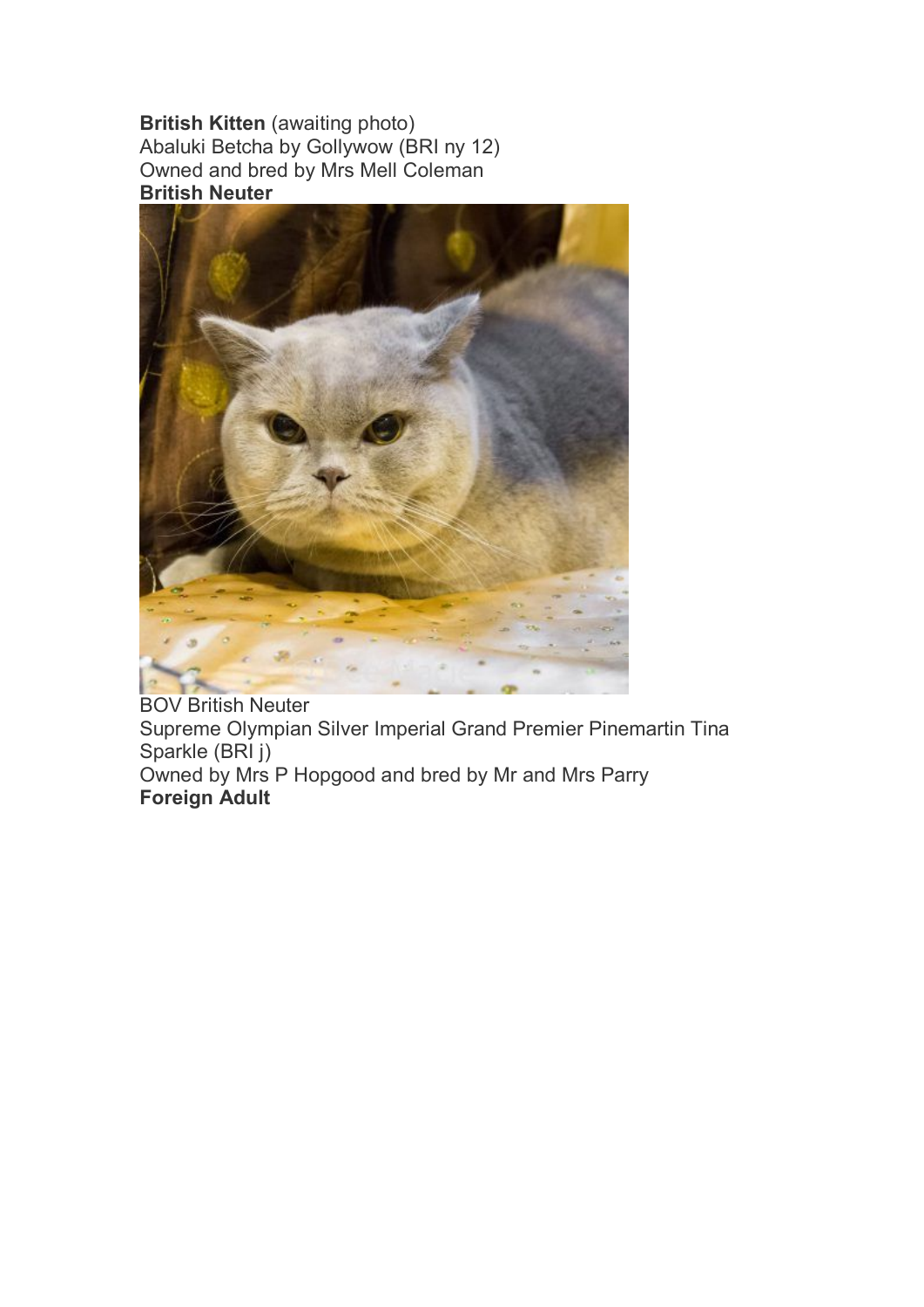

BOV Foreign Adult UK Olympian Gold Imperial Grand Champion Nobilero Ruaidhri Seainin (SPH d 03 22) Owned and bred by Mrs A Hobson-Kelly **Foreign Kitten**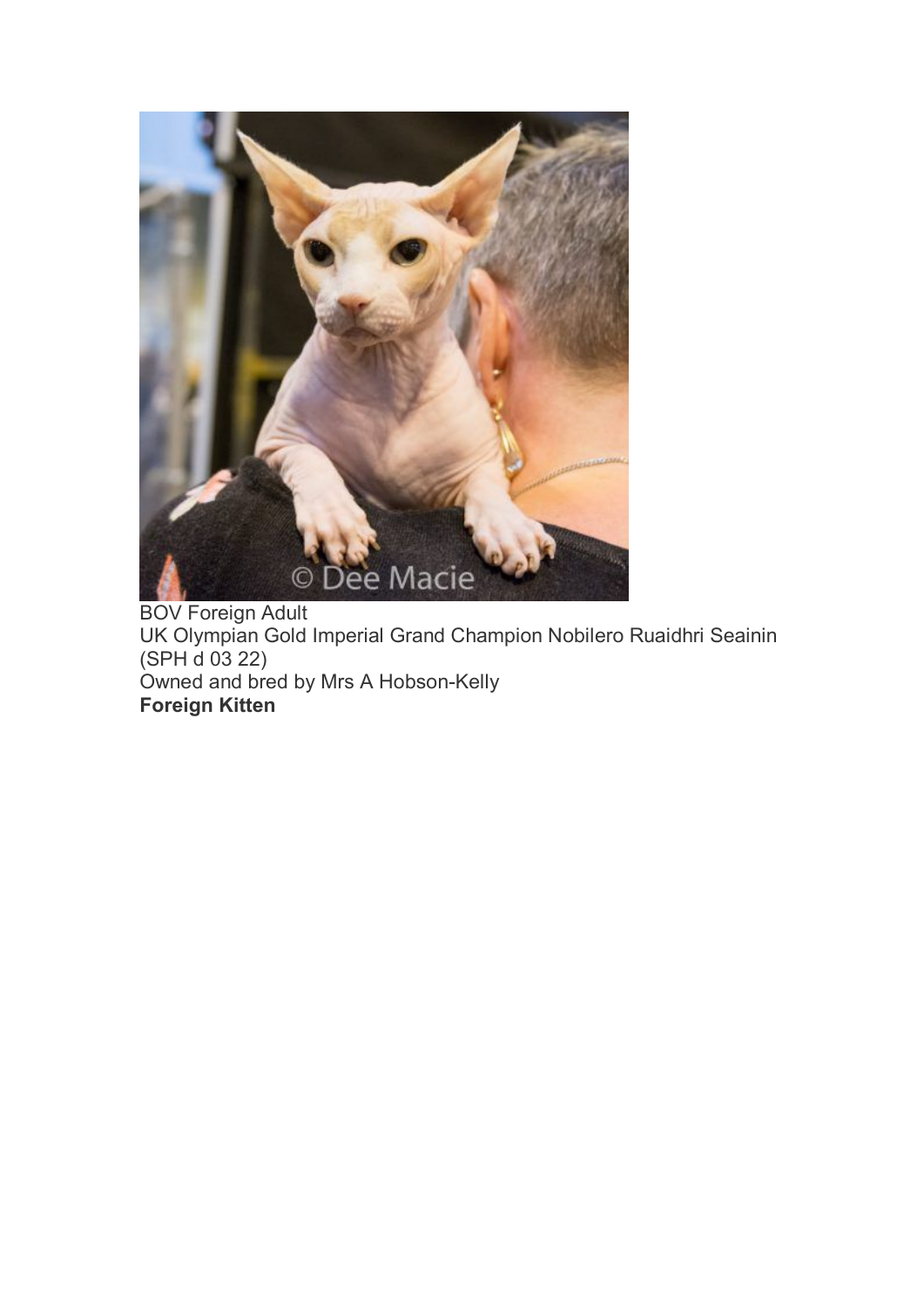

BOV Foreign Kitten Glendavan Constance (ABY n) Owned by Mrs M Lincoln and bred by Mrs L & Mr T Miskelly **Foreign Neuter**

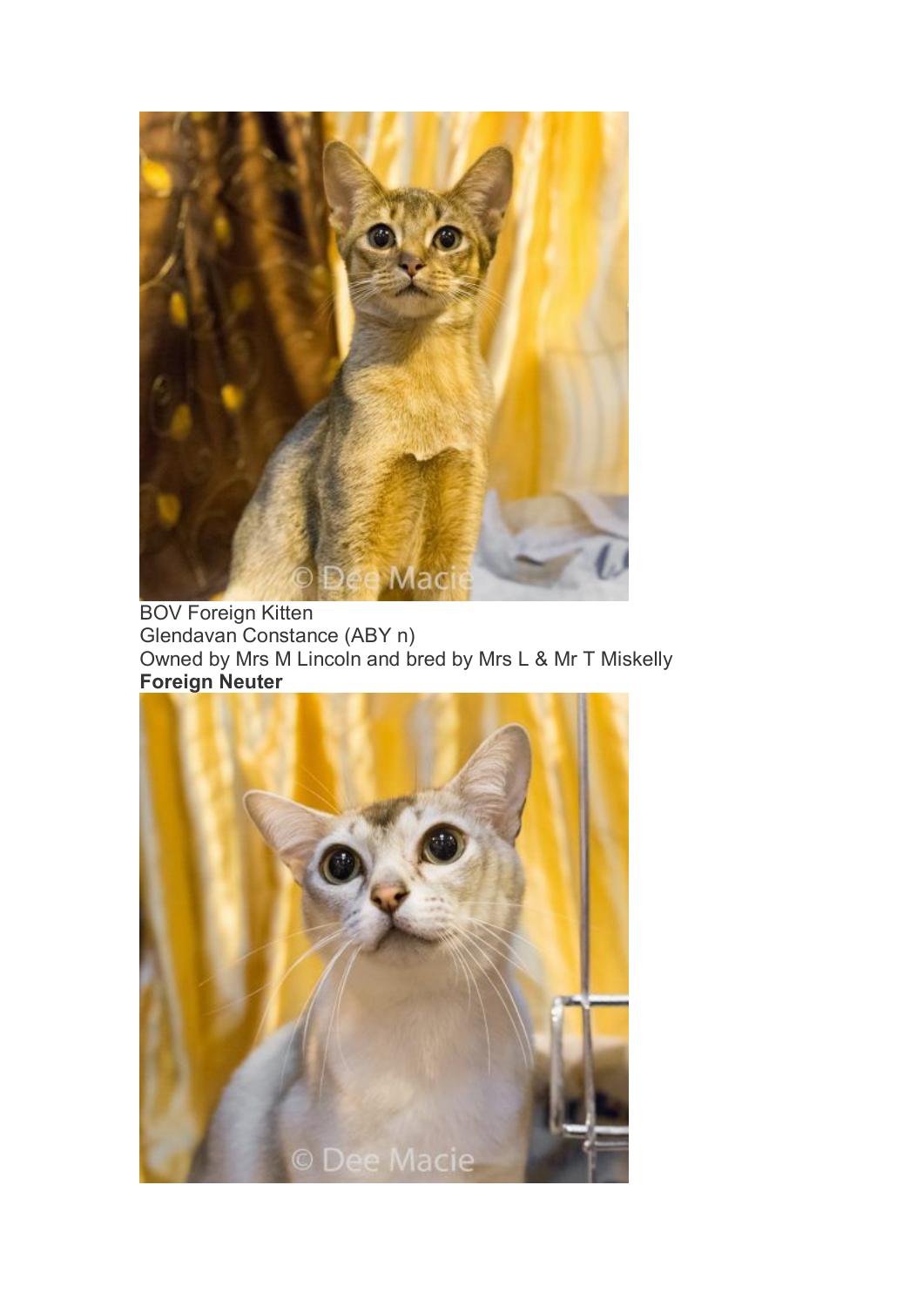BOV Foreign Neuter Grand Premier Gares Silver Seamist (ASH bs 11 31) Owned by Mrs Covell-Palmer and bred by Mrs C Pilkington **Burmese Adult**



BOV Burmese Adult Grand Champion Aureus Firecracker (BUR d) Owned by Mrs C Stalker and bred by Dr P Colin **Burmese Kitten**

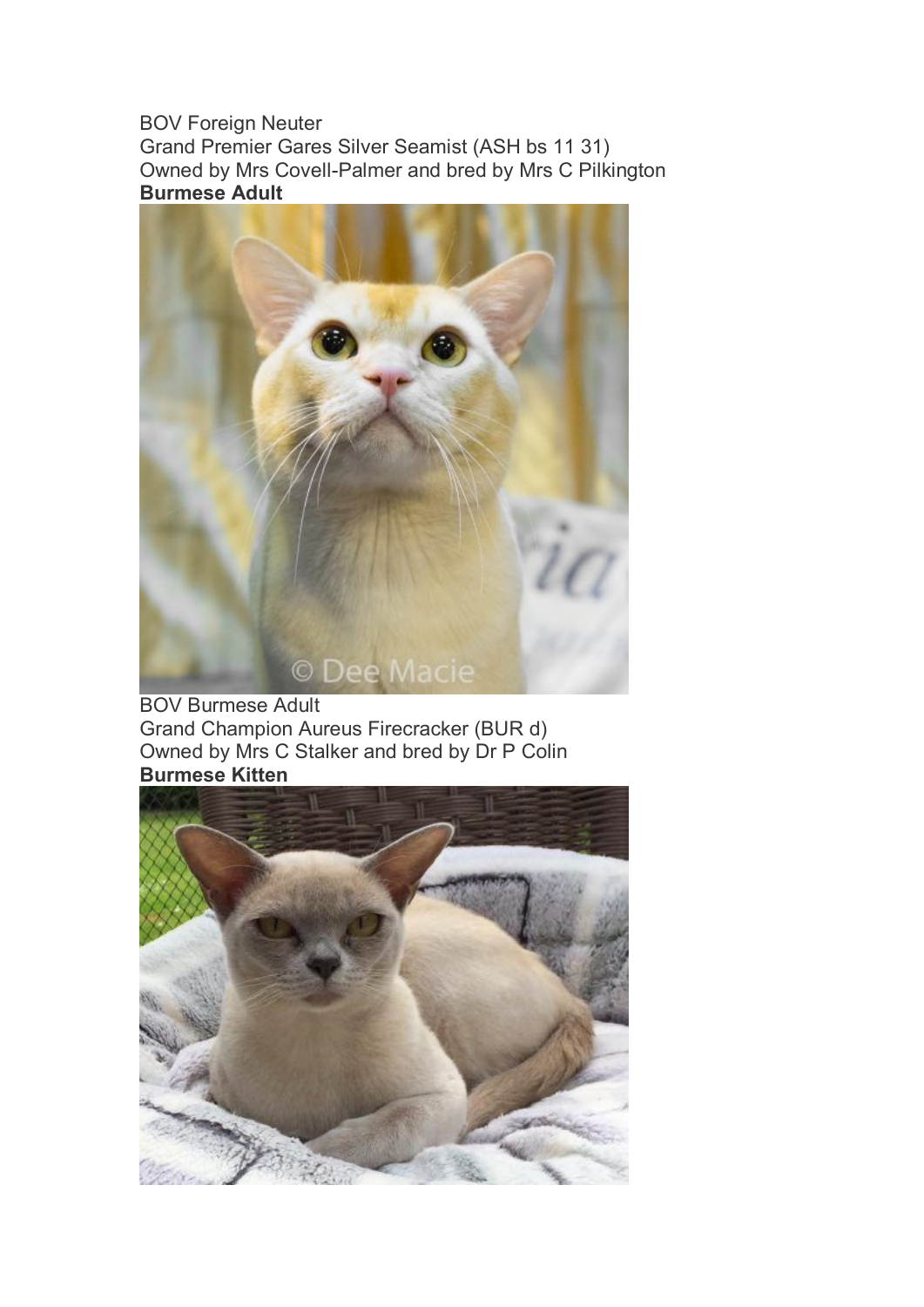BOV Burmese Kitten Rossikhan Pixiekhan (BUR c) Owned and bred by Mrs J Wilshaw **Burmese Neuter**



BOV Burmese Neuter Grand Champion and UK Olympian Bronze Imperial Grand Premier Molynmeux Gold Dust (BUR e) Owned by Mrs S Robinson and bred by Mr and Mrs Williams **Oriental Adult**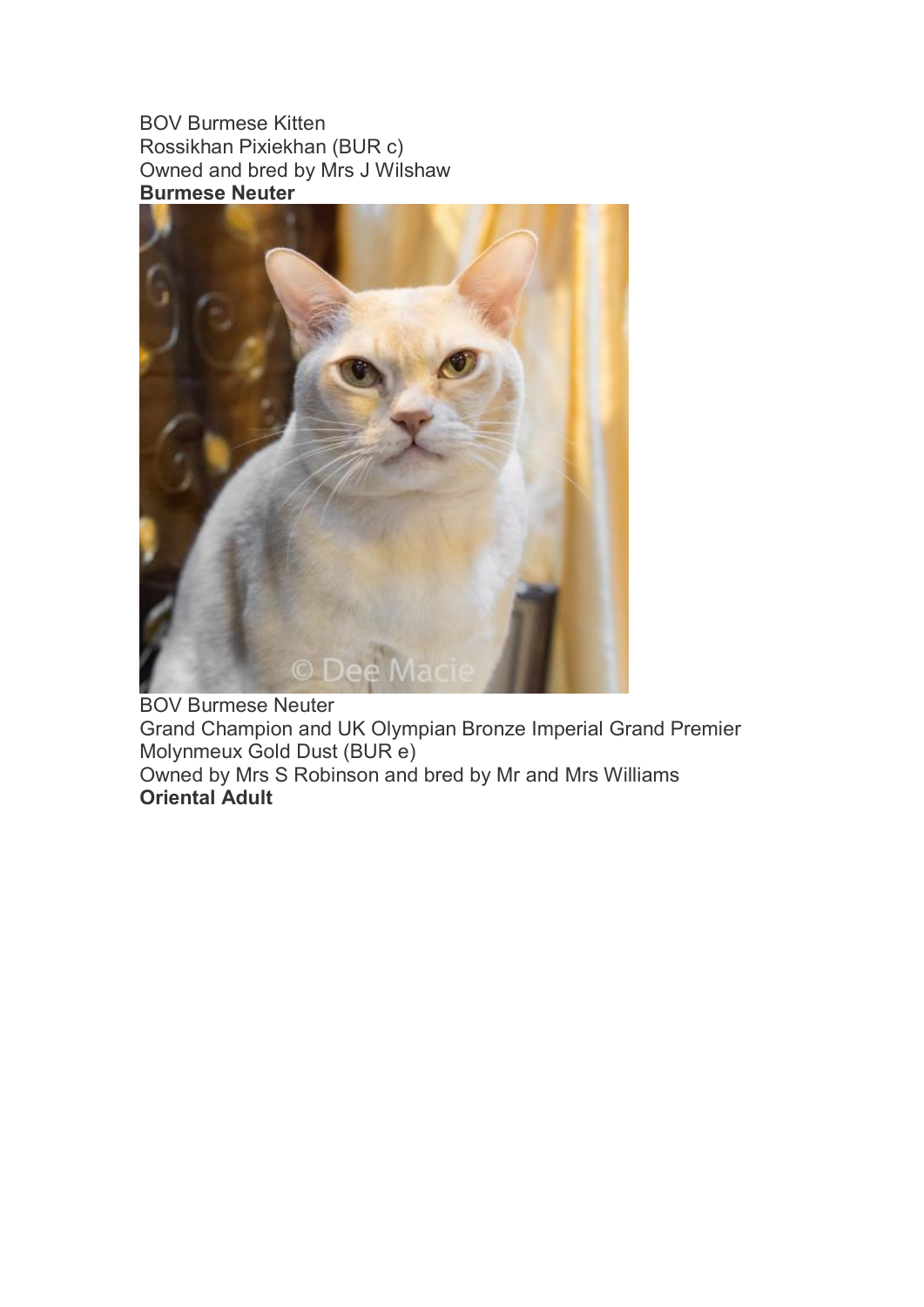

BOV Oriental Adult Olympian Silver Imperial Grand Champion Hemlock Spotty Muldoon (OSH n 24) Owned by Miss S Brown and bred by Mrs J Brownrigg **Oriental Kitten**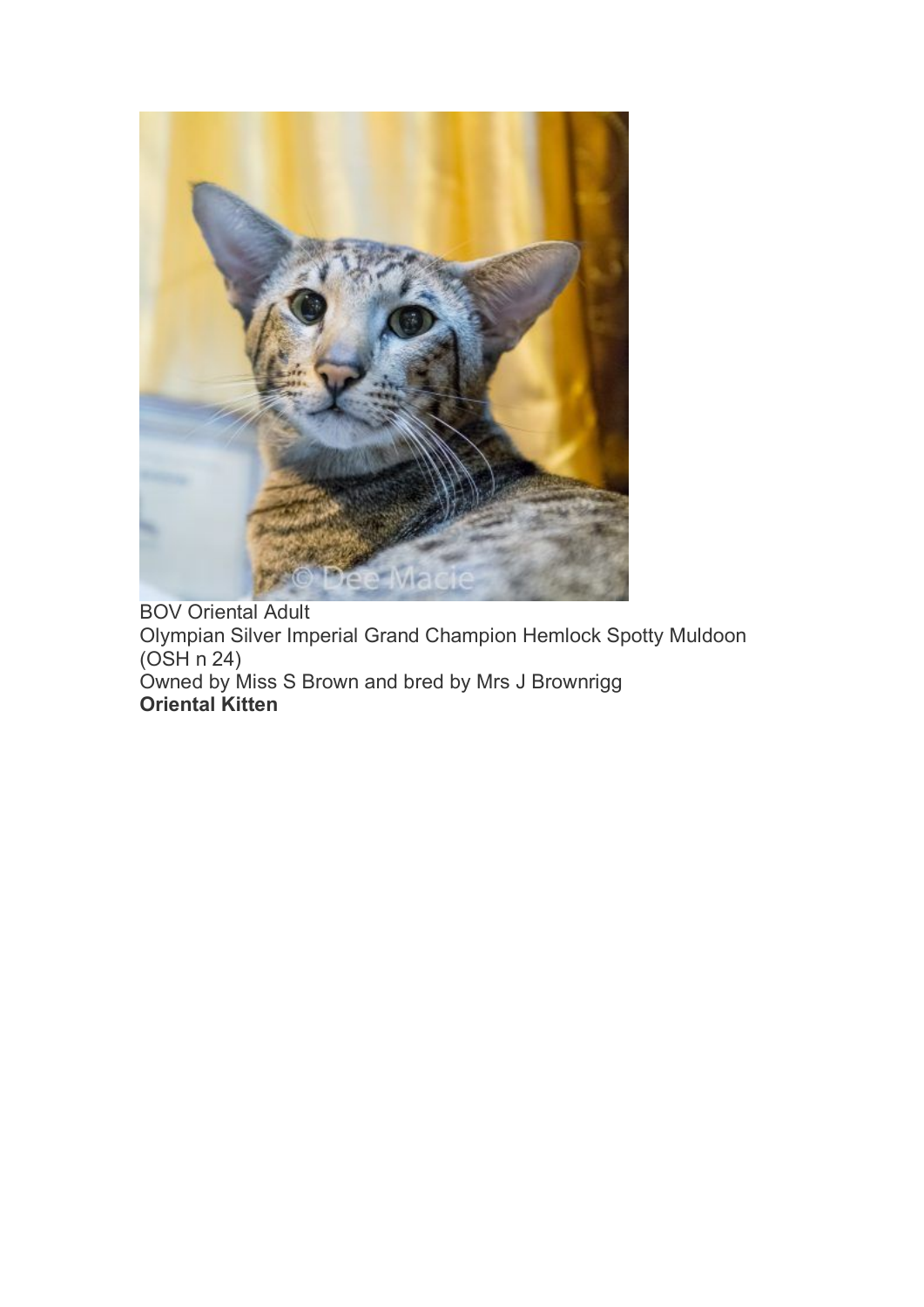

BOV Oriental Kitten Alderstar Willo the Wisp (OLH c 82 v) Owned by Ms S & Miss C Roper and bred By Mrs H Keoghan **Oriental Neuter, Supreme Neuter and Reserve Supreme Exhibit**



BOV Oriental Neuter, Supreme Neuter Supreme UK Imperial Grand Premier Hemlock Alfredo Ferrari – (OSH b 24).Owned by Mrs S Edwards, bred by Mrs J Browning.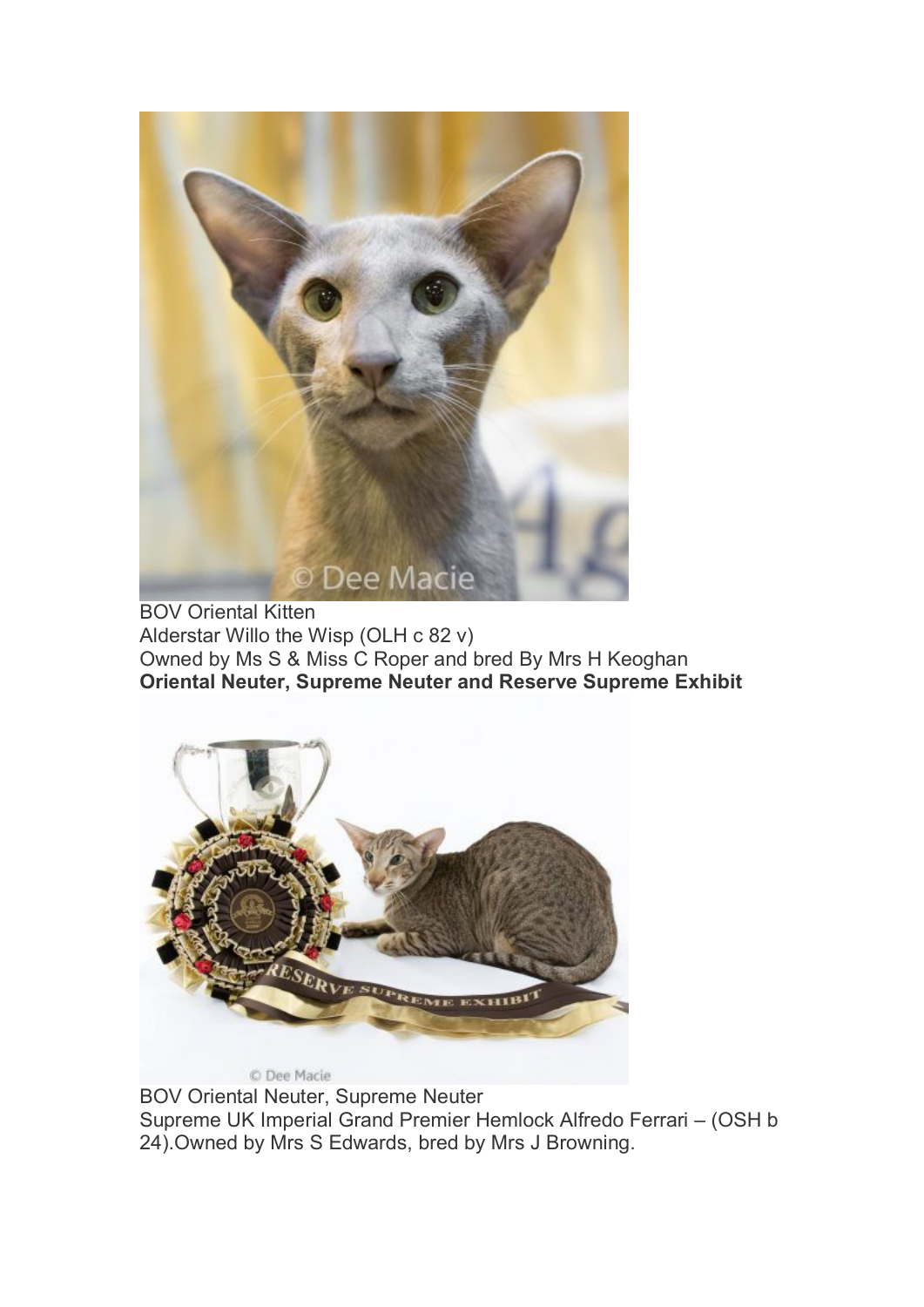**Siamese Adult** (Awaiting photo) Champion Tintally Rafael (SIA m) Owned and bred by Mrs L Withers **Siamese Kitten**



BOV Siamese Kitten Pashtan Vavavoom (SIA k) Owned and bred by Mrs S Miller **Siamese Neuter**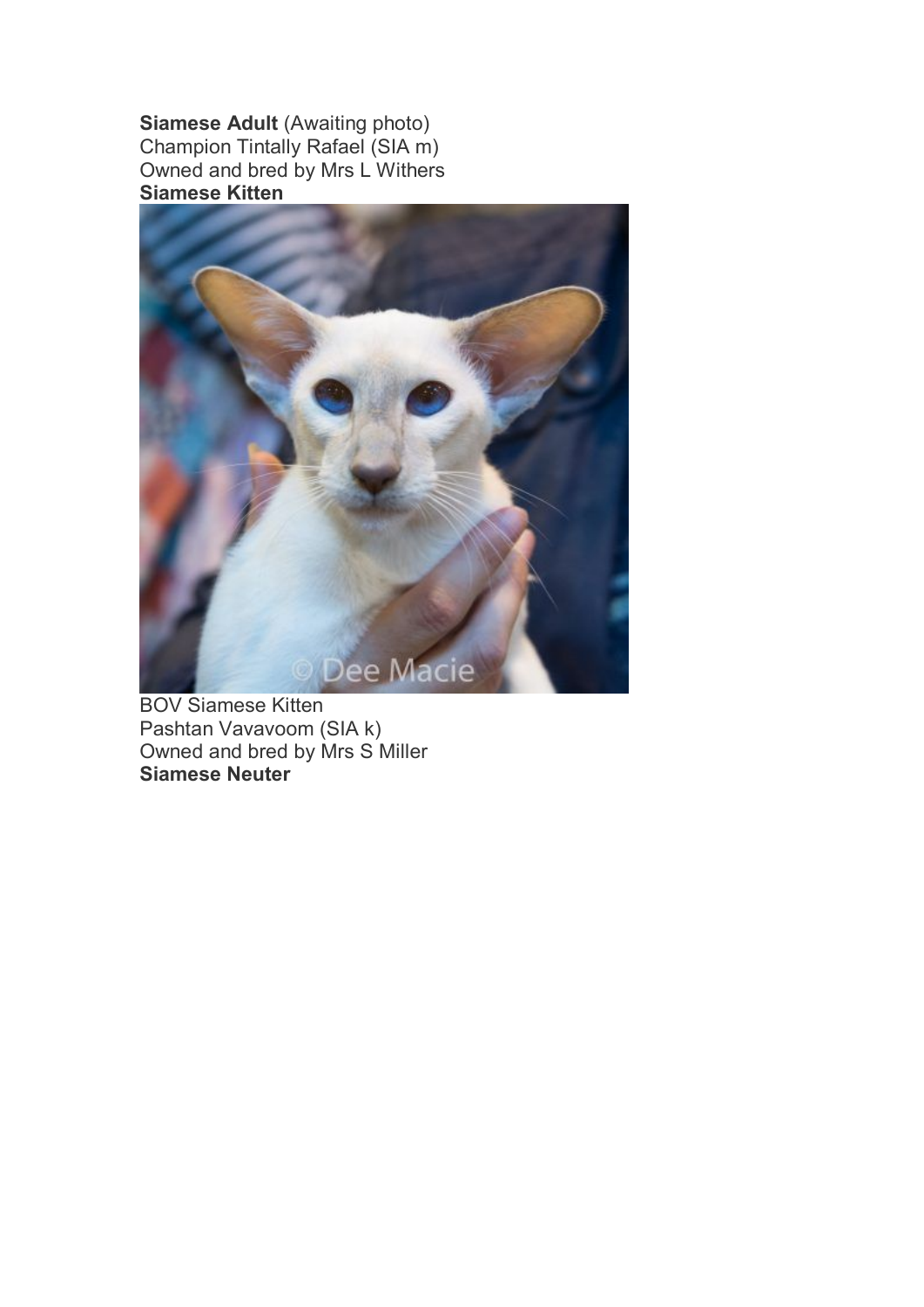

BOV Siamese Neuter

UK Olympian Silver Imperial Grand Champion and Imperial Grand Premier Littlefeat Powderfinger (SIA f) Owned and bred by Mrs A Stokes **Non-Pedigree Shorthair and Supreme Non-pedigree**



Supreme Non-Pedigree Pet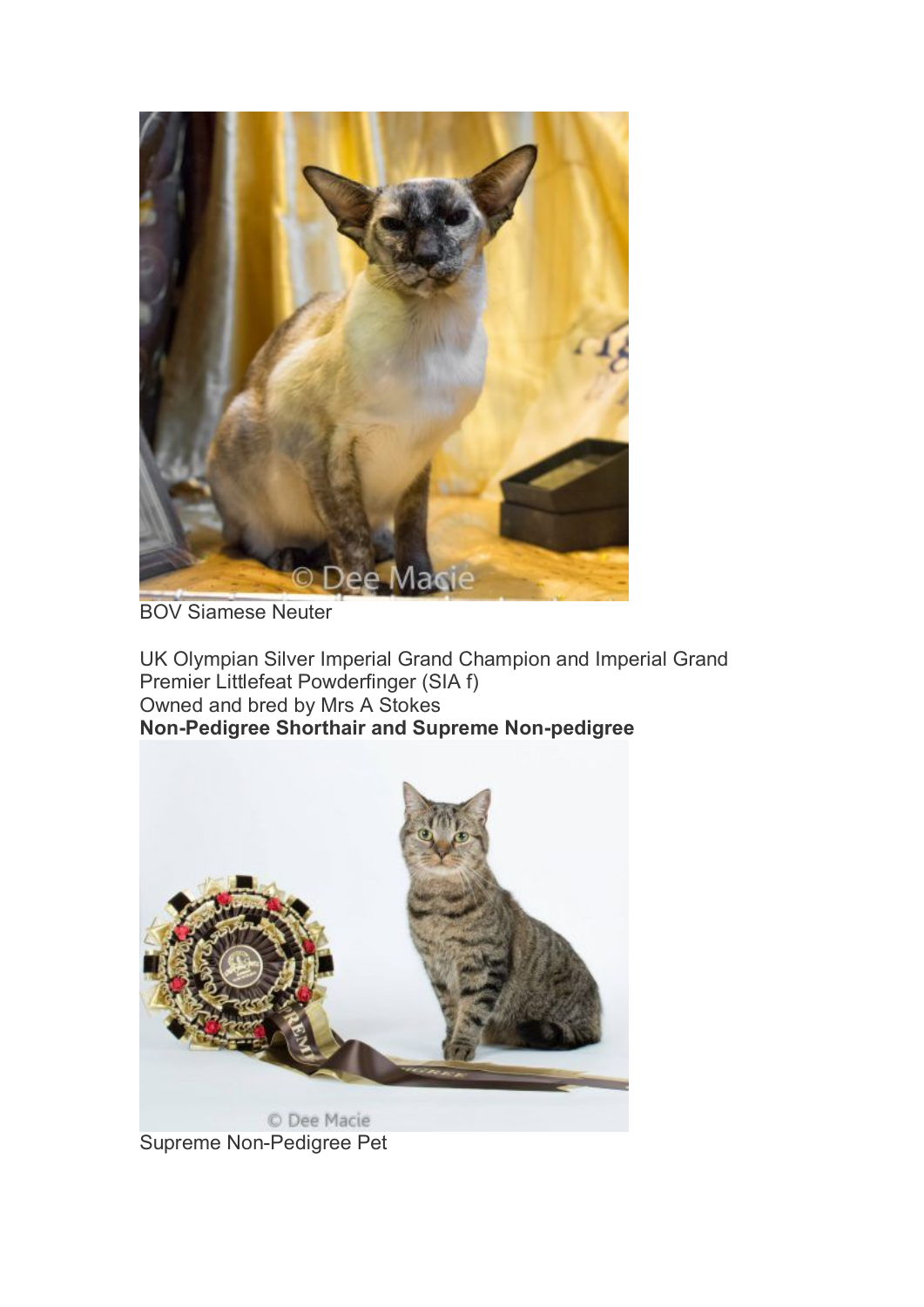Supreme Imperial Grand Master Cat Tiny Spice Owned by Mrs J Gummy **Non-Pedigree Longhair** Master Cat Fruitie O'Rooney Owned by Ms R Gray **Pedigree Pet Shorthair** Olympian Gold Imperial Grand Master Cat Edwin Owned by Mrs P Kidd **Pedigree Pet Longhair and Supreme Pedigree Pet**



Supreme Pedigree Pet Supreme UK Imperial Grand Master Cat Jak Frost Owned by Miss S Holden **Non-Pedigree Kitten and Supreme Kitten**



Supreme Household Pet Kitten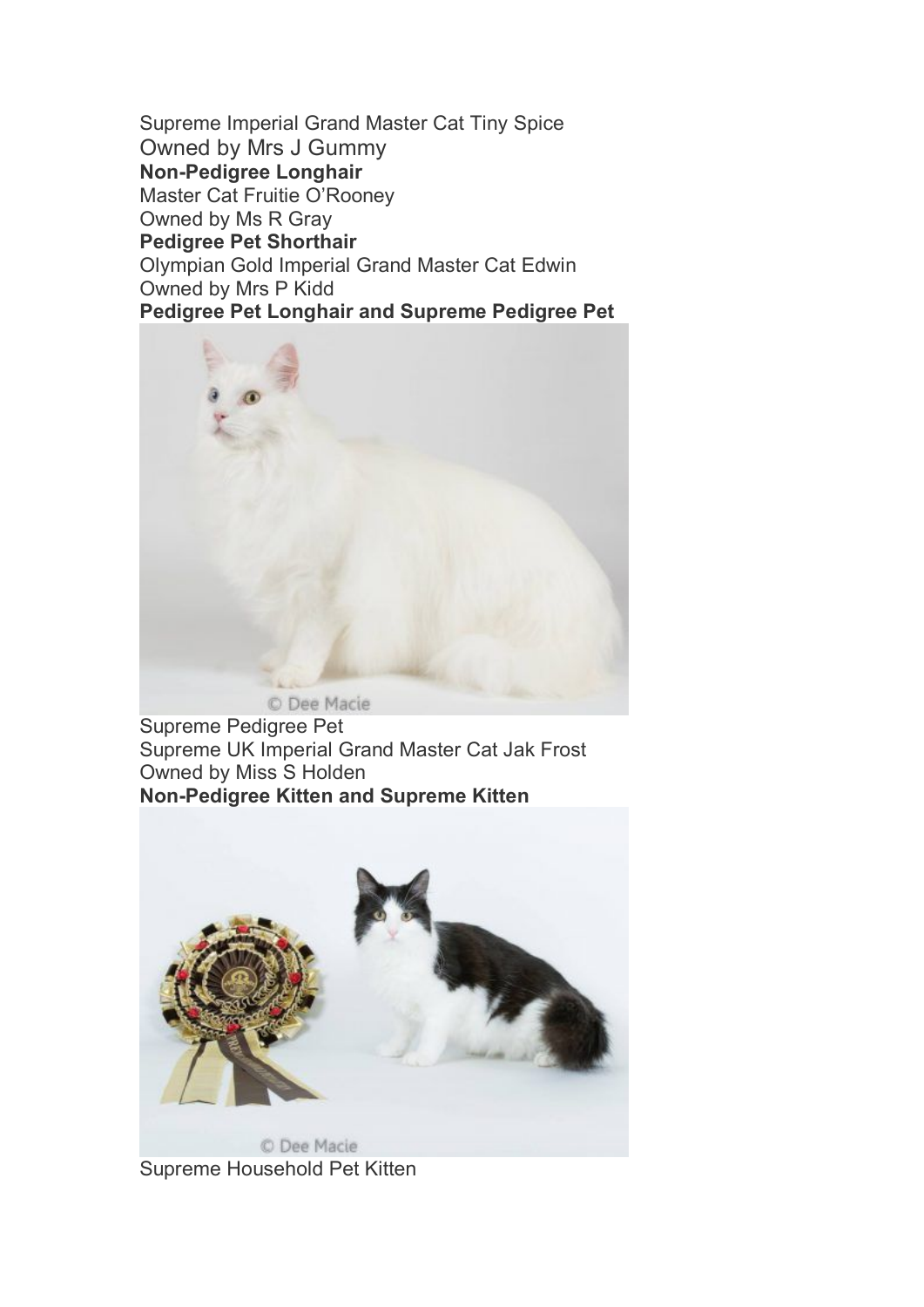Supreme Bubble Spice Owned by Mrs J Gummy **Pedigree Pet Kitten** Aurora Butterfly Owned by Miss A Reynolds **Special Kitten Class – Sponsored by R&L Pet Products** Thank you to all that entered this very popular class. We had 61 kittens entered which allowed us to split 4 ways. Judge – Craig Dryden 1st Xhibit Rumplestiltskin 2nd Athelstan Joe Fabulous 3rd Pashtan Vavavoom Judge – Janet Starr 1st Adpixbu Whittingham Delilah 2nd Saorsa Evanescence 3rd Jemineve Miss Grace Judge- Maria Chapman-Beer 1st Tobysden Sir Tegyr 2nd Reverelf Protego Totalum 3rd Fergan Tequila Rose Judge – Mark Pearman 1st Mamamia Love Honey 2nd Limatz Miss Saigon Alderstar Willo The Wisp **Ruby Red Class – Sponsored by Crystal Clear** Thank you to all for entering our 40th anniversary special. We had 38 cats entered, which allowed us to split the class 3 ways. Judge – Craig Dryden 1st Flamestone Sunnyhill Boy 2nd IGMC Will I Am 3rd UK OB IGP Crinkles Jack Frost Judge – Rosemary Fisher 1st Sup OB IGMC Mr Tigga 2nd Pr Westlakes Fury 3rd Eireachdail Moulin Rouge Judge – Jenny Jones 1st GC Aureus Firecracker 2nd OS IGMC Sir Joshua Purrkins 3rd Pr Johpas Stanislav **Best Decorated Pens.** Photos Steve Stanton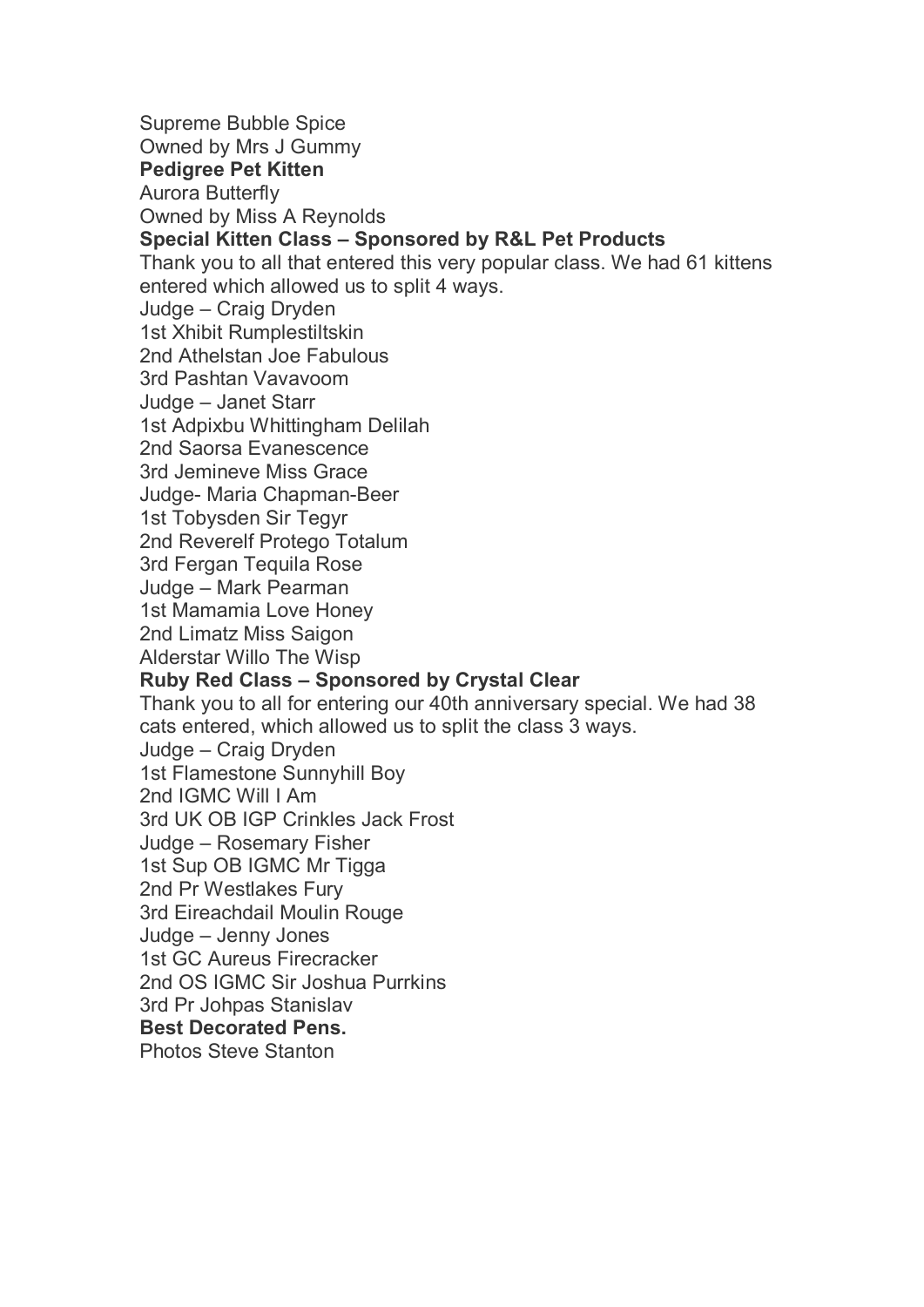

1st – pen 401



2nd – Pen 703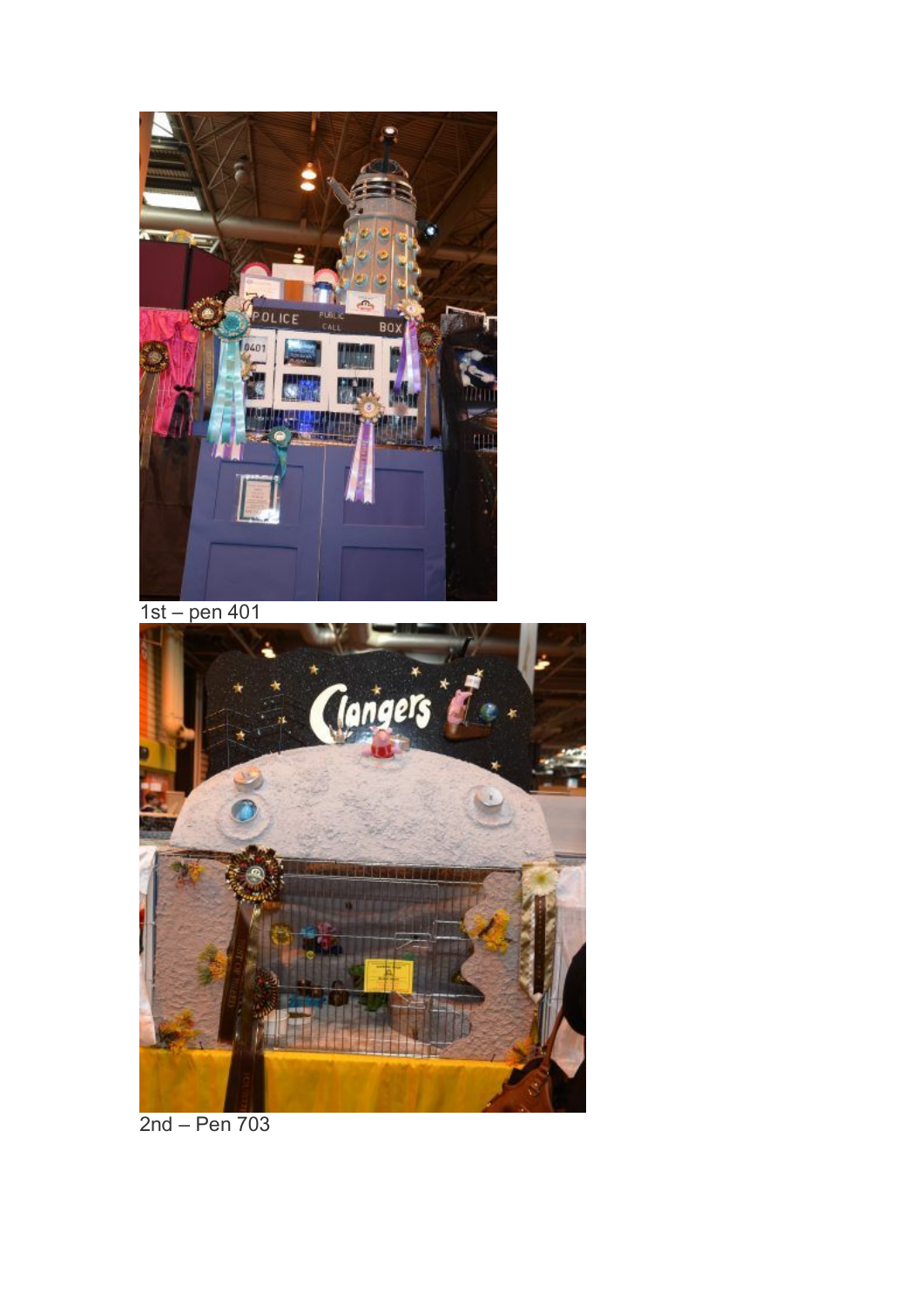

3rd Pen 432



4th – Pen 109